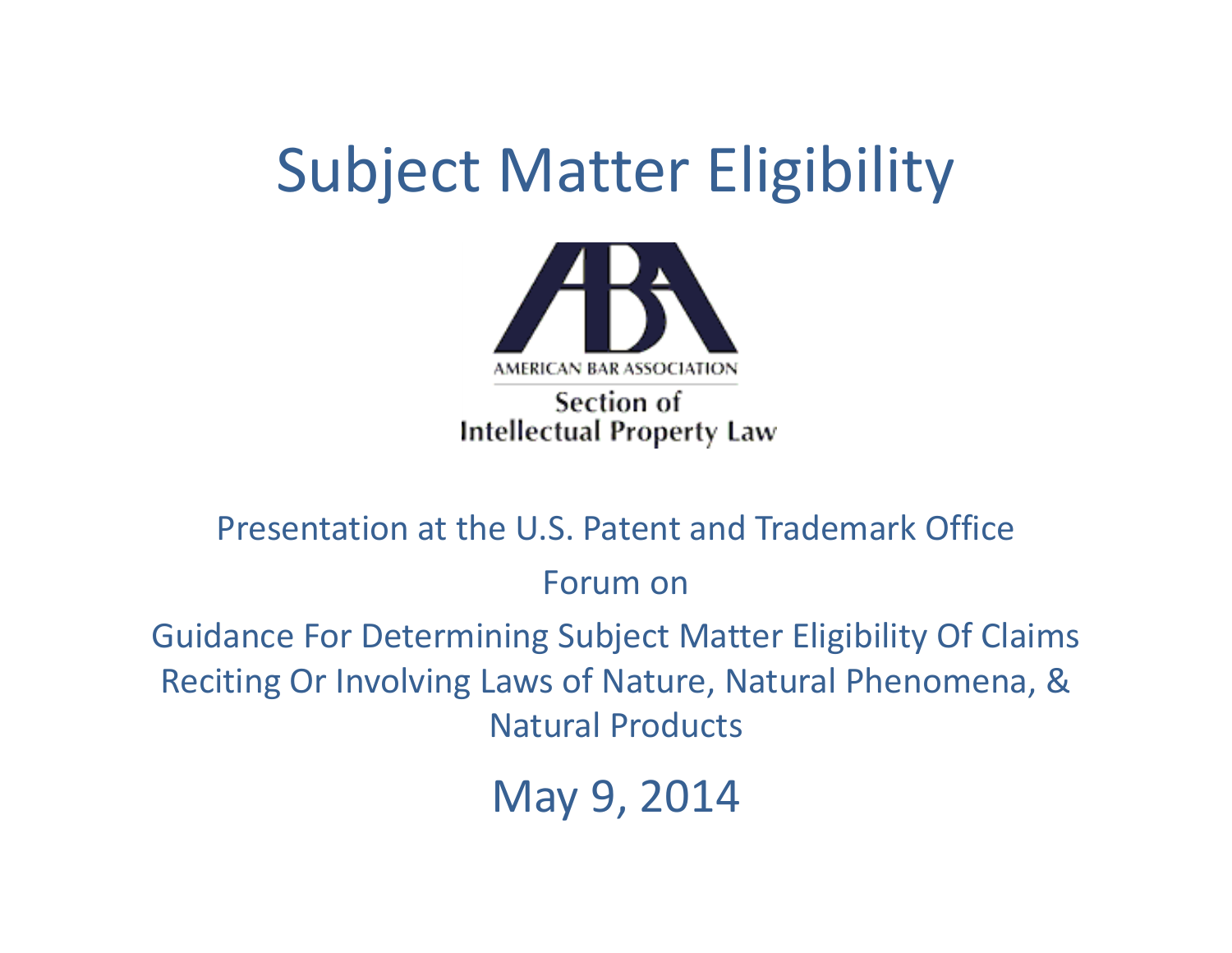Exceptions to the broad patent‐ eligibility principles of Section 101

- The ABA‐IPL appreciates the Office's public outreach efforts through the use of forums and round table events.
- The ABA‐IPL is reviewing the newly issued guidelines carefully and will provide written comments to the Office.
- The following presentation is an overview of certain aspects of the American Bar Association's current policy position on subject matter eligibility.

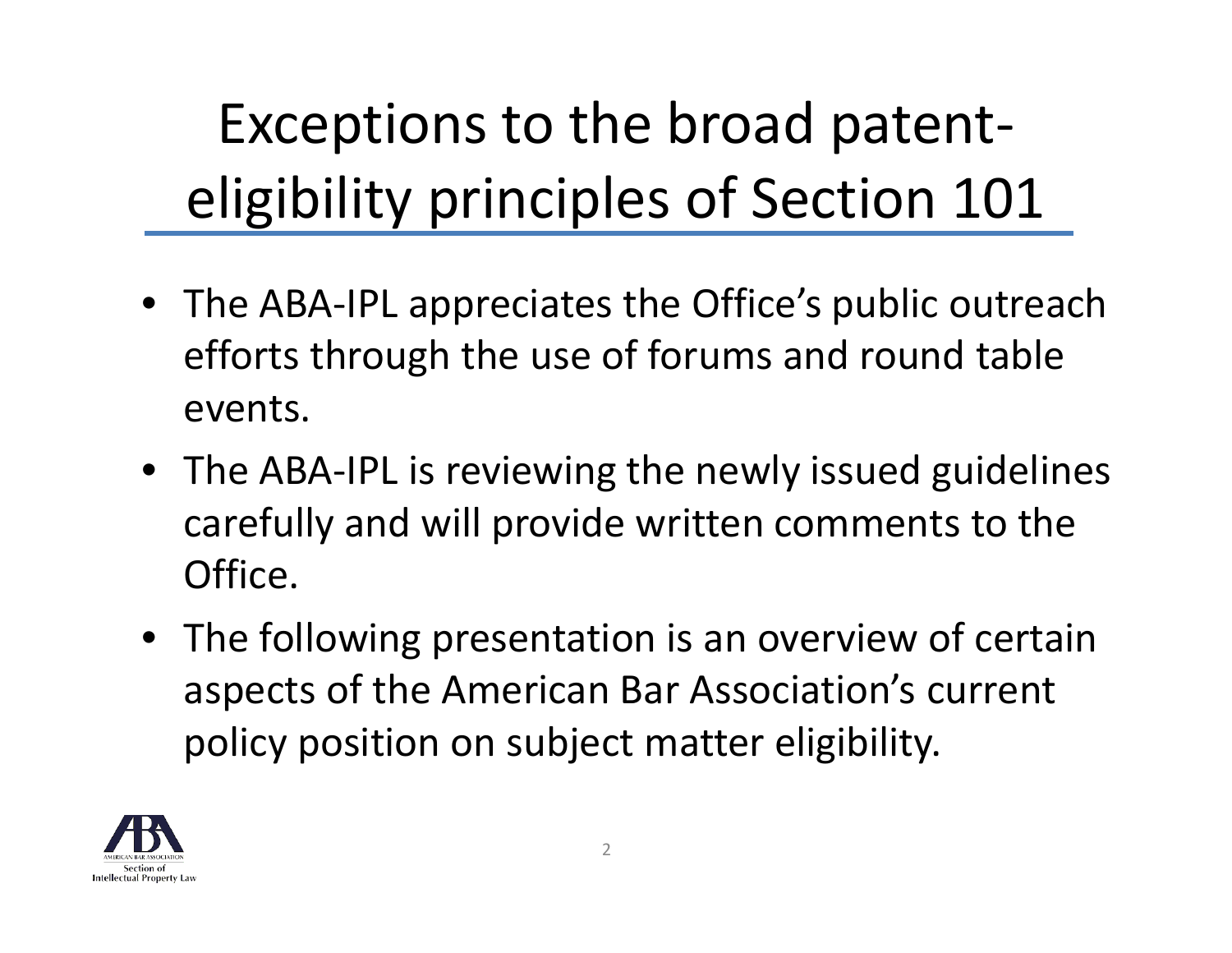Exceptions to the broad patent‐ eligibility principles of Section 101

• The American Bar Association supports the principle that laws of nature, physical phenomena, and abstract ideas are not eligible for patenting under 35 U.S.C § 101, even if they had been previously unknown or unrecognized.

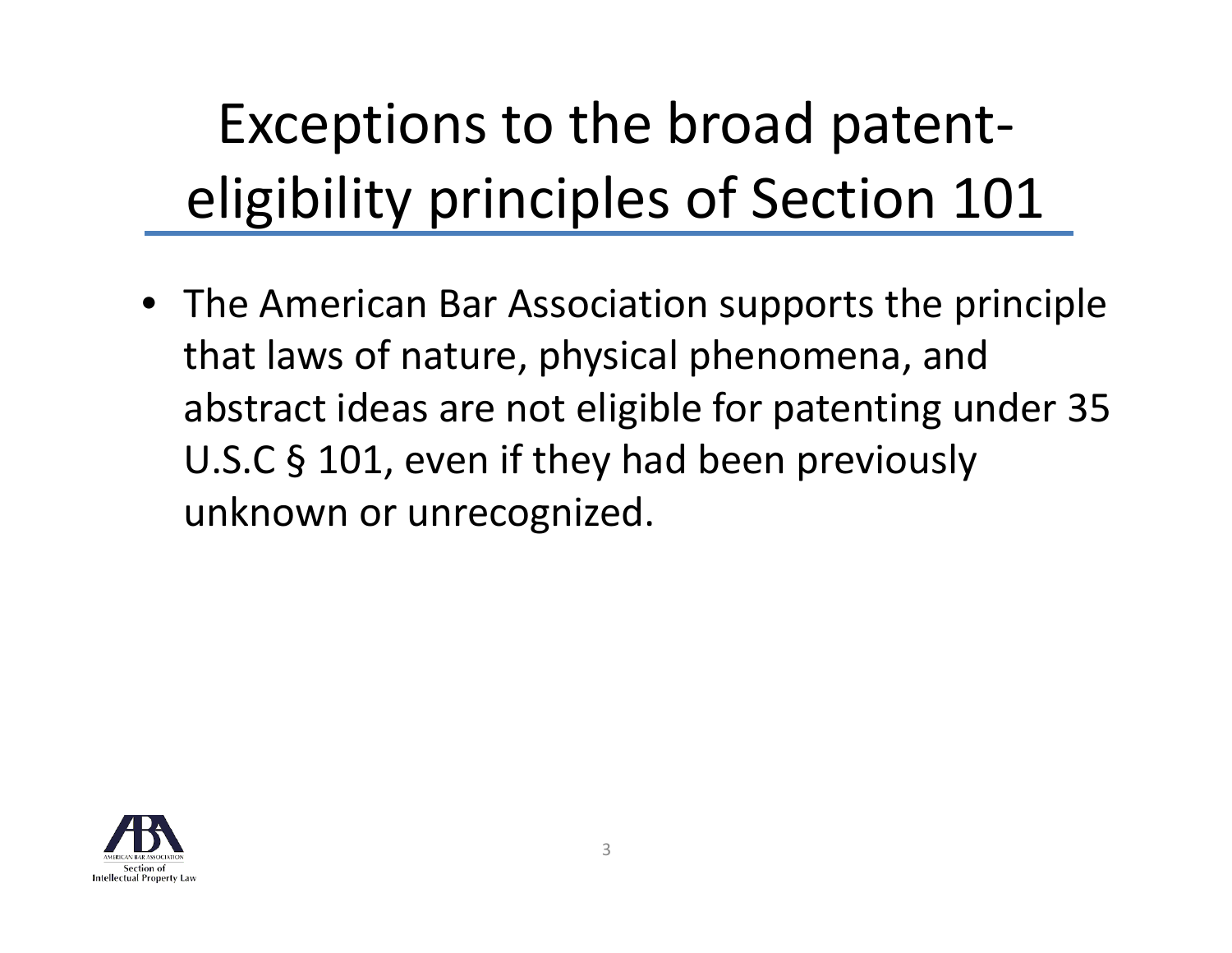## The Claim Must Be Read as <sup>a</sup> Whole

- The American Bar Association supports the principle that a process meets the requirements of Section  $101$  where $-$ 
	- 1. the claimed process *as <sup>a</sup> whole*, other than <sup>a</sup> mental process, is limited to <sup>a</sup> specific application of <sup>a</sup> law of nature, natural phenomenon, or abstract idea; or
	- 2. the claimed process requires or involves <sup>a</sup> transformation of matter.